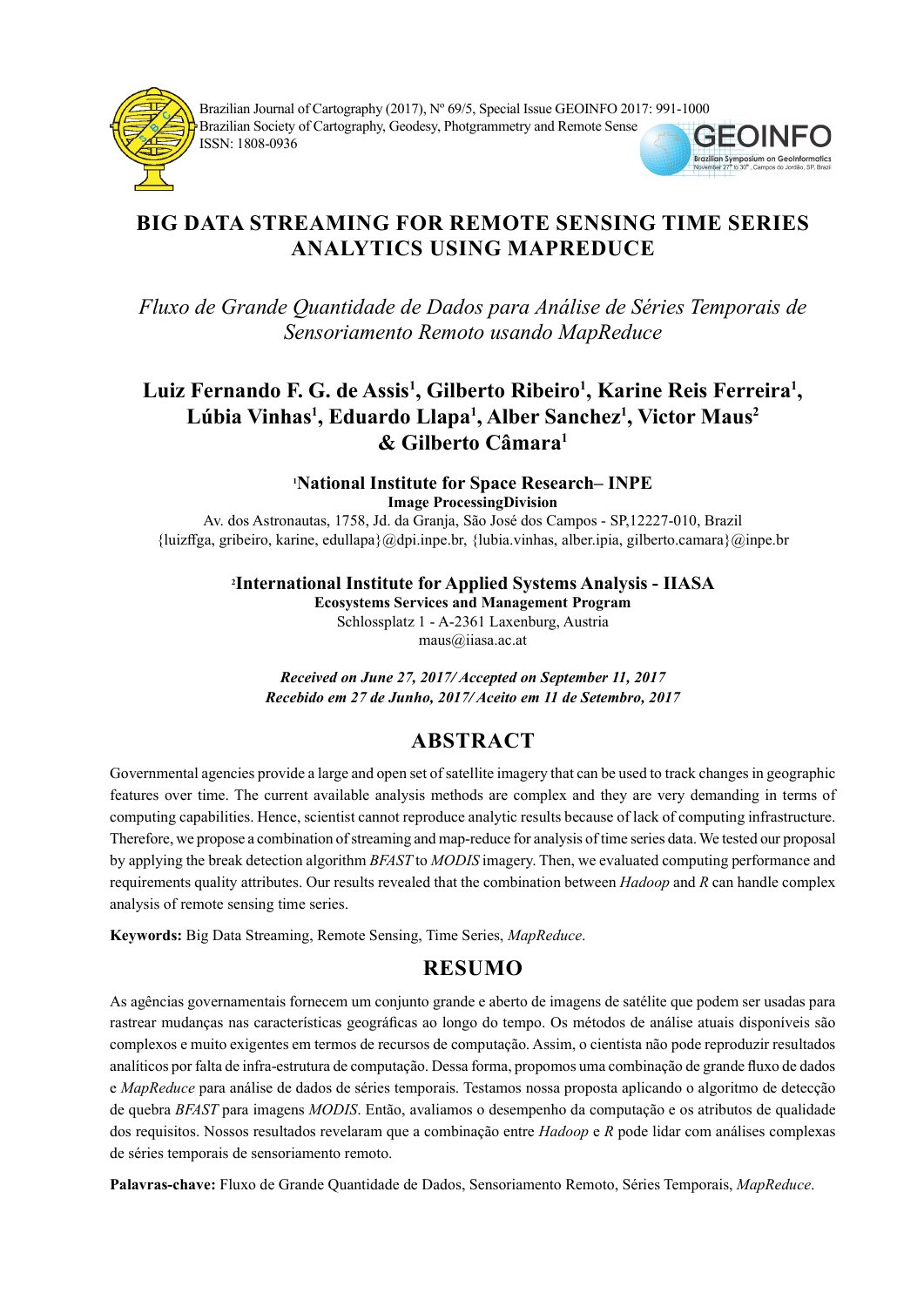#### 1. INTRODUCTION

Currently, there is huge amount of remote sensing images openly available, since many space agencies have adopted open access policies to their repositories. These large data sets are a good chance to broaden the scope of scientific research that uses Earth observation (EO) data. To support this research, scientists need platforms where they can run algorithms that analyzes big Earth observation data sets. Since most scientists are not data experts, they need data management solutions that are flexible and adaptable.

To work with big EO, we need to develop and deploy innovative knowledge platforms. When users want to work with hundreds or thousands of images to do their analysis, it is not practical to work with individual files at their local disks. Innovative platforms should allow scientists to perform data analysis directly on big data servers. Scientists will be then be able to develop completely new algorithms that can seamlessly span partitions in space, time, and spectral dimensions. Thus, we share the vision for big scientific data computing expressed by the late database researcher Jim Gray:

"Petascale data sets require a new work style. Today the typical scientist copies files to a local server and operates on the data sets using his own resources. Increasingly, the data sets are so large, and the application programs are so complex, that it is much more economical to move the end-user's programs to the data and only communicate questions and answers rather than moving the source data and its applications to the user's local system" (GRAY et al., 2005).

For instance, the standard for land use and land cover monitoring includes to select and download a set of images, process each one using visual interpretation or semi-automatic classification methods, to delineate the areas of interest. This approach is ineffective when there are too much data, or for example, when working on large extensions of land using high spatiotemporal resolution. In contrast to analyzing one image at a time, time-series analysis had become a valuable alternative in land use/land cover monitoring, including early warning of

deforestation (VERBESSELT et al, 2012b). However, we lack environments to validate and reproduce the analysis results of large remote sensing data (LU et al. 2016, MAUS et al., 2016). To avoid this problem, streaming analytics have emerged as a solution by combining fast access, scalable storage and easy deployment for complex analysis. This approach is able to analyze data in near real-time with low latency and to point to events in regional and global scales without overhead.

Sensor and location-based social networks are common data sources analysis of spatial data in near real-time. Since these network users generate petabytes of data, they are provided through streaming APIs that have several applications, including the analysis the occurrence of events (ASSIS et al. 2015, SCHNEBELE et al. 2014). Unlike these streaming APIs, parallel streaming processing plug-ins deal with I/O interpreters more intuitively by allowing a powerful and flexible way to analyze data.  $Hadoop<sup>1</sup>$  and SciDB streaming are APIs that gather large amounts of data from a file system and multidimensional database such as Hadoop and SciDB respectively. Specifically Hadoop streaming has the advantage of using a standard processing model called MapReduce, which optimized for specific features with different degrees of conformance to the model (URBANI et al., 2014, DEDE et al., 2014).

However, most MapReduce-based approaches only provide an image library (SWEENEY et al., 2011) by means of customization, which is limiting for analysis. Besides only a small variety of analysis methods are provided at a instance and new complex algorithms are costly to develop and reproduce (ALMEER, 2012). Furthermore, most of the available methods extract land use and land cover information using region-based classifications, even though they may cause loss of information (GIACHETTA & FEKETE, 2015). For these reasons, a flexible, generic and broad solution is required to reuse remote sensing time series analysis methods, avoiding the burden of development and adaptation according to the scientific needs.

<sup>1</sup>https://hadoop.apache.org/docs/r1.2.1/streaming.html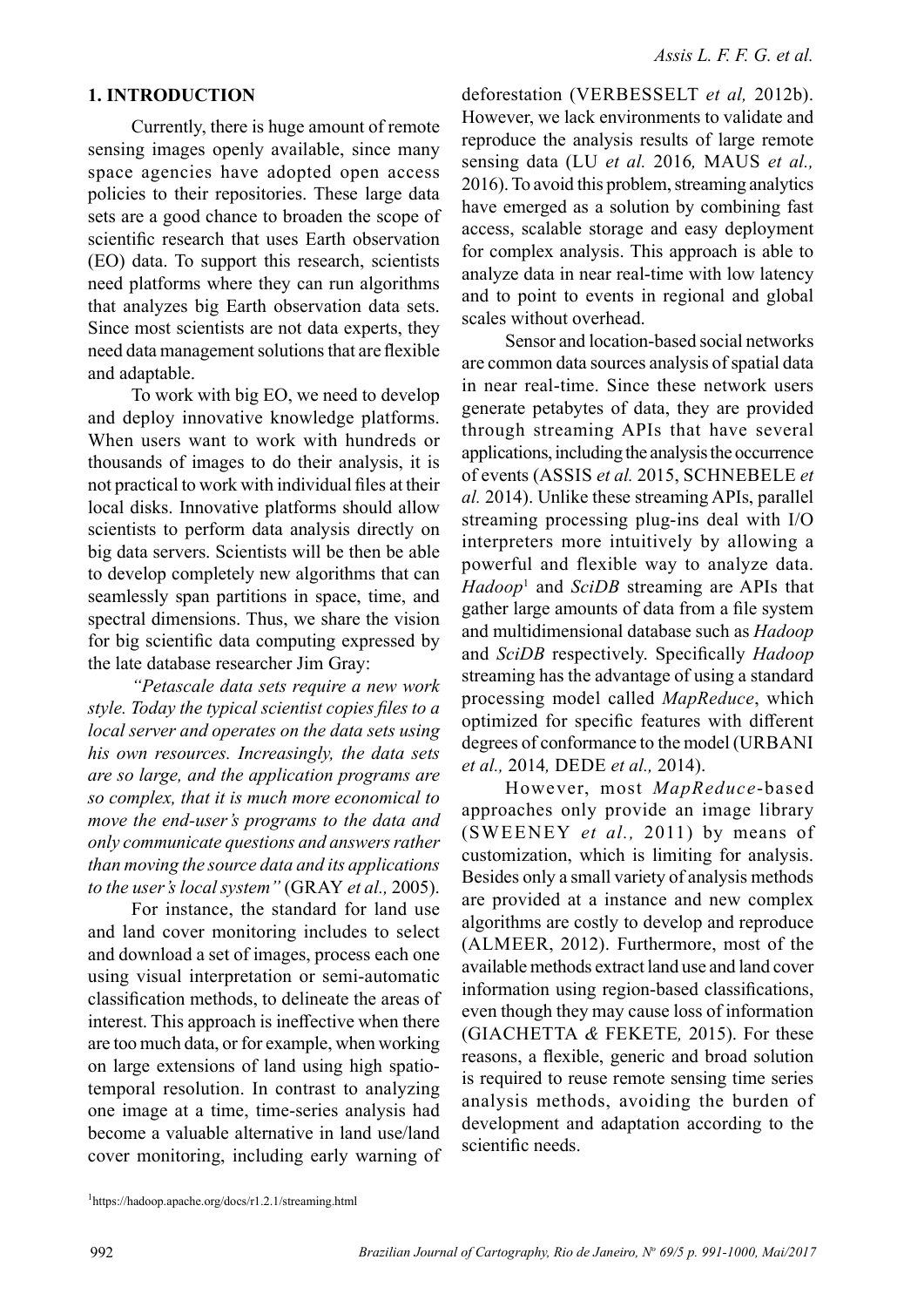#### Big Data Streaming for Remote Sensing Time Series Analytics Using Mapreduce

Therefore, we propose a combination of distributed file systems and complex analysis environments in a MapReduce streaming processing analytics. It is implemented as  $\langle key, \rangle$ *values* > pairs, where  $key$  is an image pixel location and values is the time series associated to that given location. We evaluated this approach, using the BFAST algorithm that iteratively estimates the time and number of abrupt changes within time series, and characterizes change by its magnitude and direction (VERBESSELT et al., 2010). We use BFAST to detect and characterize changes in time series of MODIS (Moderate Resolution Imaging Spectroradiometer) data (RUDORFF, 2007). Briefly, the main contributions of this work are:

- To present a time series-based streaming processing analytics using MapReduce;
- To discuss the learned lessons from a case study to evaluate our approach in terms of performance and quality requirements;

The remainder of this paper is structured as follows. Section 2 presents a discussion about the time-first, space-later vs space-first, timelater analysis. Section 3 describes the related works while Section 4 outlines our approach using MapReduce for remote sensing time series. Section 5 depicts the evaluation of our approach and its results. Section 6 concludes this paper with recommendations for future works. This paper is based on (ASSIS et al., 2016), previously presented in XVII Brazilian Symposium on Geoinformatics (GEOINFO 2016).

### 2. TIME-FIRST, SPACE-LATER VS SPACE-FIRST, TIME-LATER

Scientists have analyzed time series of remote sensing imagery to detect changes in three different ways: 1) process each image independently and compare the results for different time instances, 2) build time series of each pixel and process them independently and 3) develop algorithms that process multiple pixels at multiple time instances. The first type of analysis will be called hereinafter as spacefirst, time-later approach. This type of analysis aims to evaluate and compare the results of a pixel classification independently in time. For example, if more than one method of an image classification based on forest cover percentage is applied, a pixel may be classified in distinct

land cover types. The error resulted in one of them can lead the results to a classification inconsistency when analyzing the pixels of each scene separately. Also, this inconsistency may also increase with the number of scenes and leading to an analysis mistake depending on the application (see Figure 1).



Fig. 1 - Space-First, Time-Later.

Due to this limitation, scientists have used an alternative approach in which the methods are based on what we define as time-first, space-later approach. The key is to consider the temporal auto-correlation of the data instead of the spatial auto-correlation (EKLUNDHA & JOHNSSONB, 2012), which is really important for remote sensing time series analysis. In this case, scientists analyze each pixel independently taking into consideration all the values of the pixel along the time (see Figure 2).



Fig. 2 - Time-First, Space-Later.

For example, given a set  $S = \{s_1, s_2, ..., s_n\}$ of remote sensing satellite imagery that depicts the same region at n-consecutive times, we can define them as a 3-D-dimensional array in spacetime. For each digital image  $s_i \in S$ , millions of pixels are associated with their respective spatial location (latitude, longitude), which corresponds to the  $(x, y, z)$  position in a 3D matrix. The z-component of the matrix corresponds to the time axis in the satellite imagery. Each pixel location  $(x, y, z)$  contains a set  $A = \{a_1, a_2, ... a_m\}$ of attributes values, represented by spectral bands of the set of images. These attributes can provide land-use and land-cover information as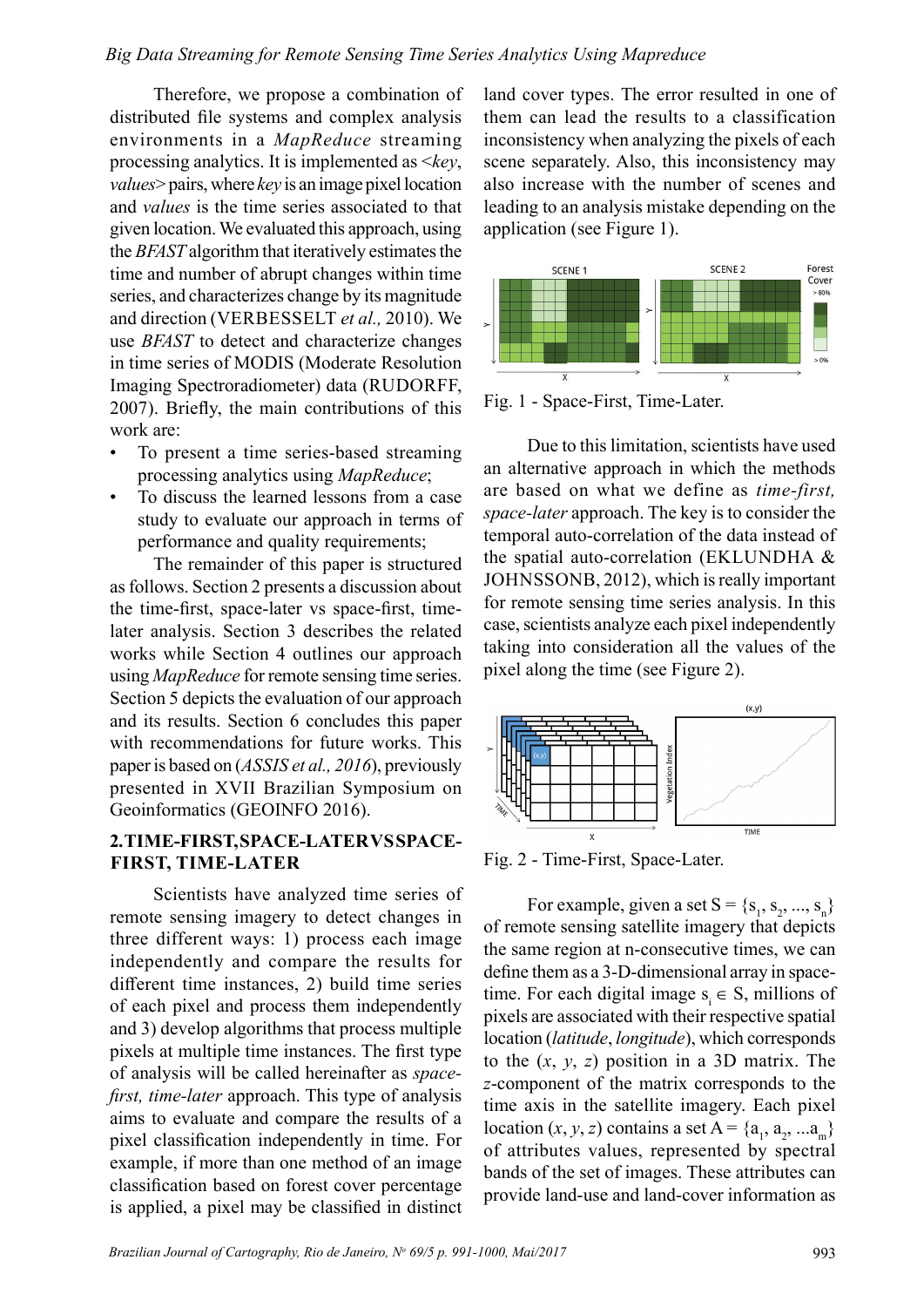each kind of target (forest, water, soil, among others) on the ground has a different spectral reflectance signatures based on the wavelength.

Time-first, space-later approach is more suitable, for example, to detect deforestation or forest degradation from time series of remote sensing imagery. Supposing that we are working with images that have an spectral attribute associated to forest cover. We can think of a situation in which an area was a pristine forest until 2000, it was cut out in 2001 and started to regenerate in 2010. If we follow the value of a along time using the time-series complex analytics, we can monitor this dynamics. If we consider large databases of imagery, with high spatial and temporal resolutions and covering large extensions we will need the best and robust methods to deal with big EO data. The streaming processing analytics approach presented in this paper, is a contribution to fulfill this demand.

## 3. RELATED WORKS

Due to the increasing interest on EO applications, a set of additional mechanisms has emerged to load, process and analyze remote sensing imagery. These mechanisms aim to convert the images into different data formats since storage components sometimes only accept a specific representation. Analytic algorithms have been built to enrich existing storage components with more statistical and mathematical operations, but they still lag far behind statistical software packages such as those presented in the CRAN repository. In order to reduce data movement and communication overhead between storage and analysis, integrating these storage components and R by letting each do what they do best is still a better approach. This combination aims to scale for analytic methods over massive datasets by exploiting the parallelism of storage components in an analyst-friendly environment (INTEGRATING R, 2011). The problem about this integration is that a sophisticated understanding of their particular characteristics is mandatory and functionalities need to be reimplemented. For these reasons, data should be acquired, processed and analyzed continuously in an easily and flexible manner in near real-time.

For this, location-based social networks streams analytics have emerged as the most

common approach provided by means of APIs in the literature. Most of the existing studies that use this streaming aim to provide locationbased eventful visualization, statistical analysis and graphing capabilities (SCHNEBELE, et al. 2014). They also aim to explore the spatial information involved in social networks messages. For example, social network messages can be used to detect events in near real-time such as floods and elections (ASSIS et al. 2015; SONG & KIM 2013). The challenge here is in the combination of different data flows and data formats to support the analysis of high value social network messages in near real-time. In distributed parallel processing, streaming APIs have been mainly used to perform an arbitrary set of independent tasks that can be broken into parts, and run separately in another environment with a reusable code. It takes into consideration input/reading and output/writing commands by using stdin and stdout.

Hadoop Streaming is an exemplary API that has an advantage of using MapReduce, a standard processing model, to process in near real-time by customizing how input and output are split into key/value pairs. One of the most important features of this open implementation is that Hadoop is fault-tolerant. Its main goal is to support the execution of tasks using a scalable cluster of computing nodes (RUSU & CHENG, 2013). Hadoop-GIS, MD-HBase and SpatialHadoop are exemplary GIS tools that require an extra overhead for more flexible functions (AJI et al. 2013; NISHIMURA et al. 2013; ELDAWY & MOKBEL, 2015). Unlike dedicated proprietary services such as Google Earth Engine that offer minimal standards for scientific collaboration, alternative interfaces of Hadoop can abstract highly technical details for image processing from the point of view of computer vision (SWEENEY et al. 2011).

However, when a large amount of analytics algorithms are necessary, these approaches burden developers and scientists since there is a clearly limitation of available operations and functions, mainly regarding remote sensing time series analysis. Furthermore, existing studies address this approach with a more spatial focus in image classification algorithms (ALMEER, 2012; GIACHETTA & FEKETE, 2015), which result in more loss of information. For these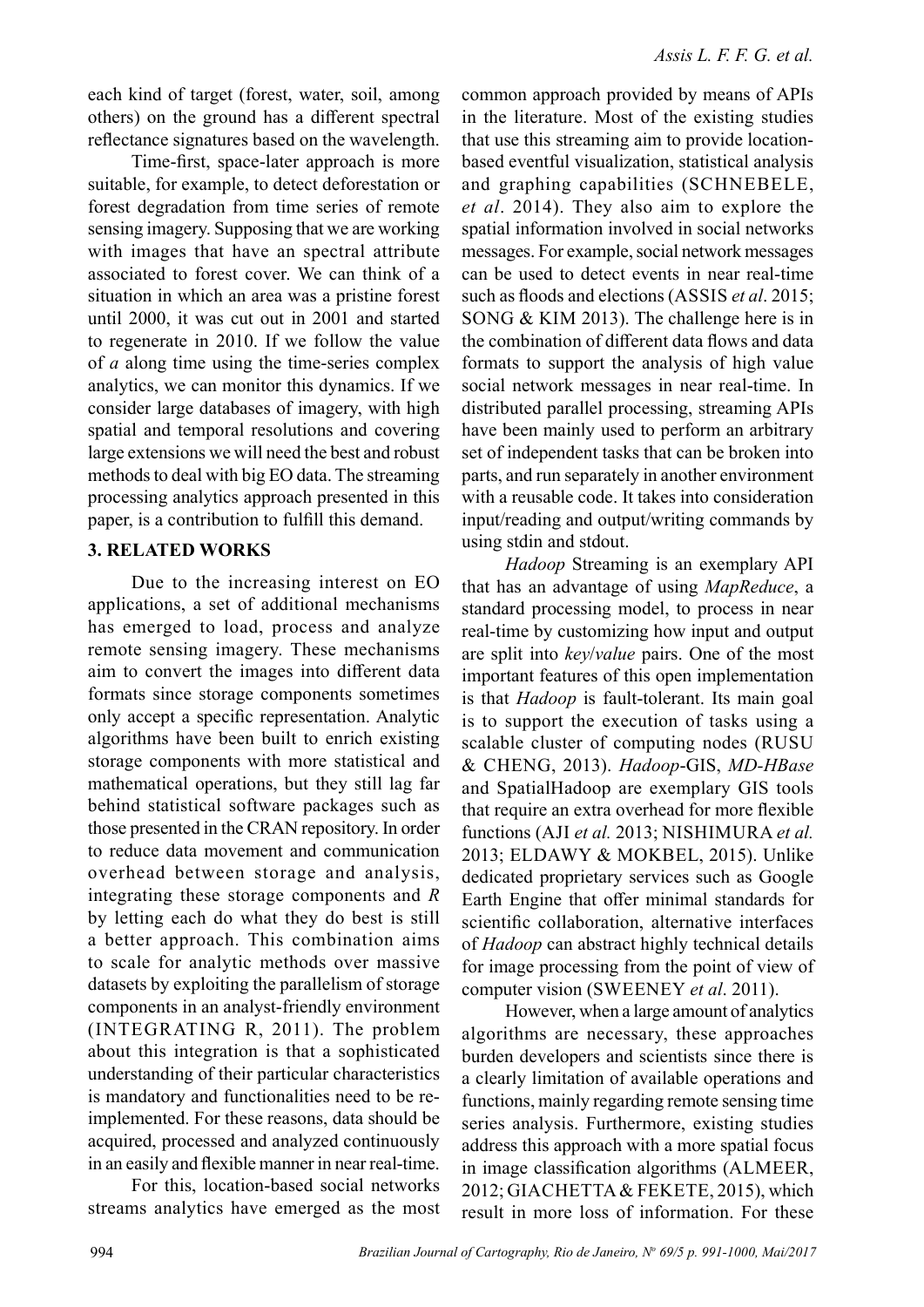reasons, the high technical complexities involved in developing new applications should be hidden from them, and consequently, a more flexible and generic approach is required.

## 4.STREAMINGPROCESSINGANALYTICS USING MAPREDUCE

Since remote sensing time series analytics require dealing with a large amount of satellite imagery of the same place at different instancies of time, it is necessary to build an approach that provides a fast access, a scalable storage and more flexible complex analysis methods. This makes easier for other scientists to reproduce and to validate scientific research on this topic. With this in mind, we propose an approach that combines a streaming processing mechanism based on MapReduce with a complex statistical analysis environment. These choices were made based on the flexibility offered by the existing streaming processing that allows the implementation of algorithms in different languages, as well the several analysis components provided by these environments with specific purpose. At first, we stored all the images in a distributed file system so that they are processed by means of two methods (Mapper and Reducer) aiming to build

the timeline values and analyze them calling a complex algorithm.

The main advantage of using a standard processing model such as MapReduce is in the fact that both methods receive and transmit data as  $\langle key, values \rangle$  pairs, giving scientists more interoperability and clear capacity of processing data. In our approach, the Mapper input is a  $\langle key, values \rangle$  pair, in which the key is an image identifier and the values are all of the desired pixel locations (x,y), that is, the image content itself. The Mapper is responsible for extracting the features from the images for each desired pixel, transforming them into a time series data and emit them to the Reducer. The Mapper output is a  $\langle key, values \rangle$  pair, in which the key is a pixel location  $(x,y)$  and the *values* are time series data (e.g.,  $x = 10$ ,  $y = 45$ , values =  $0.5$  0.7 0.4 0.6" are represented as a  $\leq$ (10, 45), (0.5 0.7 0.4 0.6)> pair). As the Mapper output is the Reducer input, the Reducer receives the combination of pixel and time series values, and analyzes them by means of a complex method. The result in this case is stored in the distributed file system. A high level architecture of this time seriesbased streaming processing analytics for remote sensing data can be seen in Figure 3.



Fig. 3 - MapReduce Streaming Analytics Processing.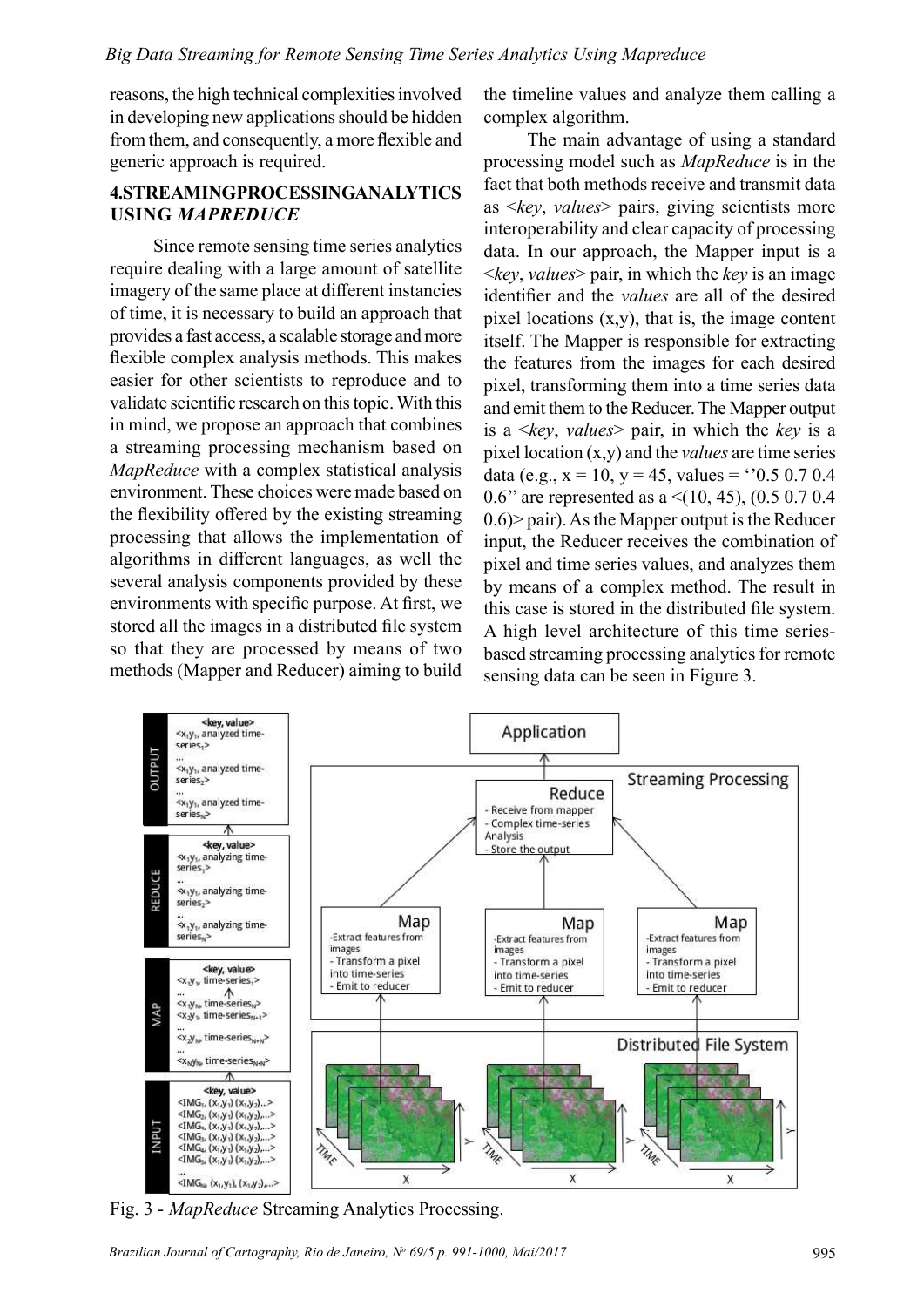### 4.1 Data Model and Storage

As a distributed file system is able to store any data type and format without any restriction, its schema-on-read approach offers a more adequate design for our case. Unlike schema-onwrite approaches such as database management systems that require a predefined schema to store and query the data, schema-on-read approaches lead to load raw and unprocessed data with a structure based on a versatile processing according to the applications requirements. As a result, data not previously accessible are interpreted as it is read, that is, scientists learn the data over time in near real-time. The distributed file system enables the storage of binary files such as raster and shapefiles. Additional tools can help scientists to organize data defining a structure or not around their data. In our case, images gathered by satellites are stored by a sequence in years processed by the provider so that it makes easier to build the time series.

#### 4.2 MapReduce Programming Model

The *MapReduce* programming model consists of two methods responsible for extracting the features from the images and processing the complex algorithms for remote sensing time series applications in a independently and reusable manner. Both Mapper and Reducer methods receive their input and output by means of standard input (stdin) and standard output *stdout* as  $\langle key, values \rangle$  pairs. Unlike other approaches, the  $\langle key, values \rangle$  pairs are line oriented and processed as it arrives, since Mapper and Reducer controls the processing. In this work, the Mapper performs filtering and sorting of both pixel and attributes values into lines, while Reducer performs the complex analysis and stores the result.

An informal high-level description of Mapper can be seen in the Algorithm 1. At first, the Mapper get the dataset names for standardized stored images before creating raster layer objects for them according to the spectral band id chosen by the scientists. The input is a <IMG,  $(x_1, y_1)$ ,  $(x_1, y_2)$ , ...,  $(x_n, y_n)$ > pair, where  $IMG$  is an identifier for each image and the latter is a list of pixel coordinates to be analyzed. At second, the Mapper builds the time

series by getting the values for each pixel. In this part, the scientist defines the pixel interval and gets the values for each pixel of them. For example, for an entire image, the scientist would define the interval from 1 to  $23040000$ (4800x4800 - MODIS data resolution). At third, the Mapper calculate the pixel by ceiling the number of the pixel divided by the image resolution for the row and getting the remainder for the col. Lastly, the Mapper emit the time series built to the Reducer.

#### 5. EVALUATION AND RESULTS

In this section, there is an examination of the experimental setup, the presentation of the application case study and a quality architecture requirements evaluation

#### 5.1 Experimental Setup

The experimental setup consists of a description of the runtime environment and the dataset.

#### 5.1.1 Runtime Environment

The experiments were run on a single-node computer with Intel(R) Core(TM) i7-5500U CPU @ 2.40GHz and 16GiB GB RAM memory running Ubuntu 14.04.4 LTS (64 bit).

### 5.1.2 Dataset

The MODIS scientific instruments launched in the Earth's orbit by NASA in 1999 were used in our experiments since they are able to capture 36 spectral bands ranging in wavelength from  $0.4 \mu$  m to 14.4  $\mu$  m. They are designed to provide measures describing land, oceans and atmosphere that can be used for studies of processes local to global scales. In our case, we considered the MOD13Q1 Normalized Difference Vegetation Index (NDVI) due to the large amount of remote sensing studies that have focused on time series analysis using this index (VERBESSELT et al., 2010, GROGAN et al., 2016). Since MODIS data are provided every 16 days at 250-meter spatial resolution in the Sinusoidal projection and has more than 18,000 satellite images covering Brazil from 2000 to 2016, we built a time series only using only a fraction of these data regarding time and space (92 images with 21 Giga Bytes in total).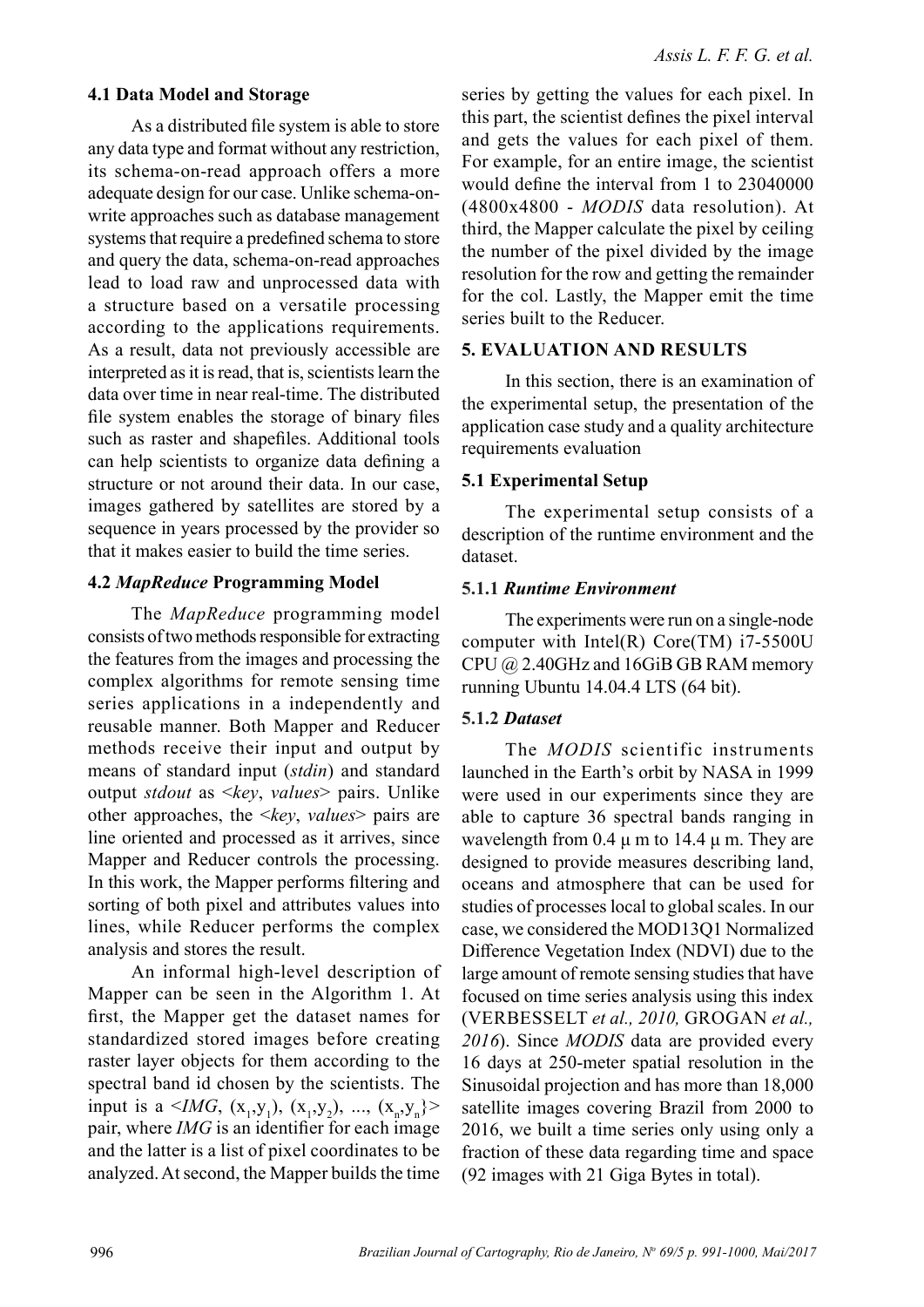## 5.2 Application Case Study: Deforestation **Detection**

For handling remote sensing imagery as MODIS time series, at first we organized the MODIS data into years. This organization enables us to build an infrastructure able to extract, transform and load all the images by converting them into standard input for the desired methods. In this work, we considered a method, that is part of an R package called BFAST, that aims to detect iteratively breaks in seasonal and trend components of a time series (VERBESSELT et al., 2011]. This package is not only helpful for deforestation and phenological change detection, but also for forest health monitoring (VERBESSELT et al., 2012). After running  $BFAST$  for a specific pixel (latitude=-10.408, longitude=-53.495), we obtained a breakpoint in 01-17-2011 (see Figure 4). As this processing can be performed for a large amount of other pixels, we are not considering here to check the accuracy of such algorithm. Our focus in this work is on presenting how these kind of analysis can be validate by using a high variety of systems. For example, the deforestation detection in this pixel situated in the state of Mato Grosso in Brazil (see Figure 5) can be seen in DETER, a system for deforestation detection in near realtime. The problem here is in the distinct date of breakpoint found when using both sources (BFAST and DETER).



Fig. 4 - BFAST for a NDVI time series (latitude=-10.408, longitude=-53.495)



Fig. 5 - Deforested Area in the state of Mato Grosso in Brazil (latitude=-10.408, longitude=-53.495).



Fig. 6 - Processing Time to apply several other R packages aiming to detect breaks using 23 images.

In our approach, we decided to integrate  $Hadoop$  and  $R$  since we were able to take the best of massively scalable capabilities and researchfriendly programming environment of complex analytics. For evaluating this integration, we performed a set of experiments using BFAST and other R packages to see how this integration behaves in terms of processing time and scalability (varying the amount of pixel and images). Our tests also allowed us to see how the overhead of these tools affected this kind of processing. The results are shown in Figure 6 for four different number of images consisting of one, two, three and four year MODIS time series data. As we can see, the integration between Hadoop and R has a stable, adequate and linear performance even when the amount of information increases with the time.

The limitation of the performance is upon hardware infrastructure, that is, an extension of the hardware capabilities would provide a better performance in terms of storage and computation power. By comparison, for each thousand of pixels, 6000 seconds are necessary to analyze using a complex algorithm such as BFAST. The flexibility of running complex algorithms using the familiarity of an  $R$  script overcomes the high cost related to the learning curve of Hadoop. The reason is that in  $R$  it is easy to install and load new packages and a high variety of complex algorithms can be easily deployed.

We also calculated the output size files in bytes produced by BFAST in the MapReduce programming model (see Table 1). As we can see, the variation on the number of images changes a little the size of the output using an algorithm such as BFAST. On the other hand, as the number of pixels increases the size of the output increases proportionally. The output files contain the timestamps when the break of the time series was detected for each pixel.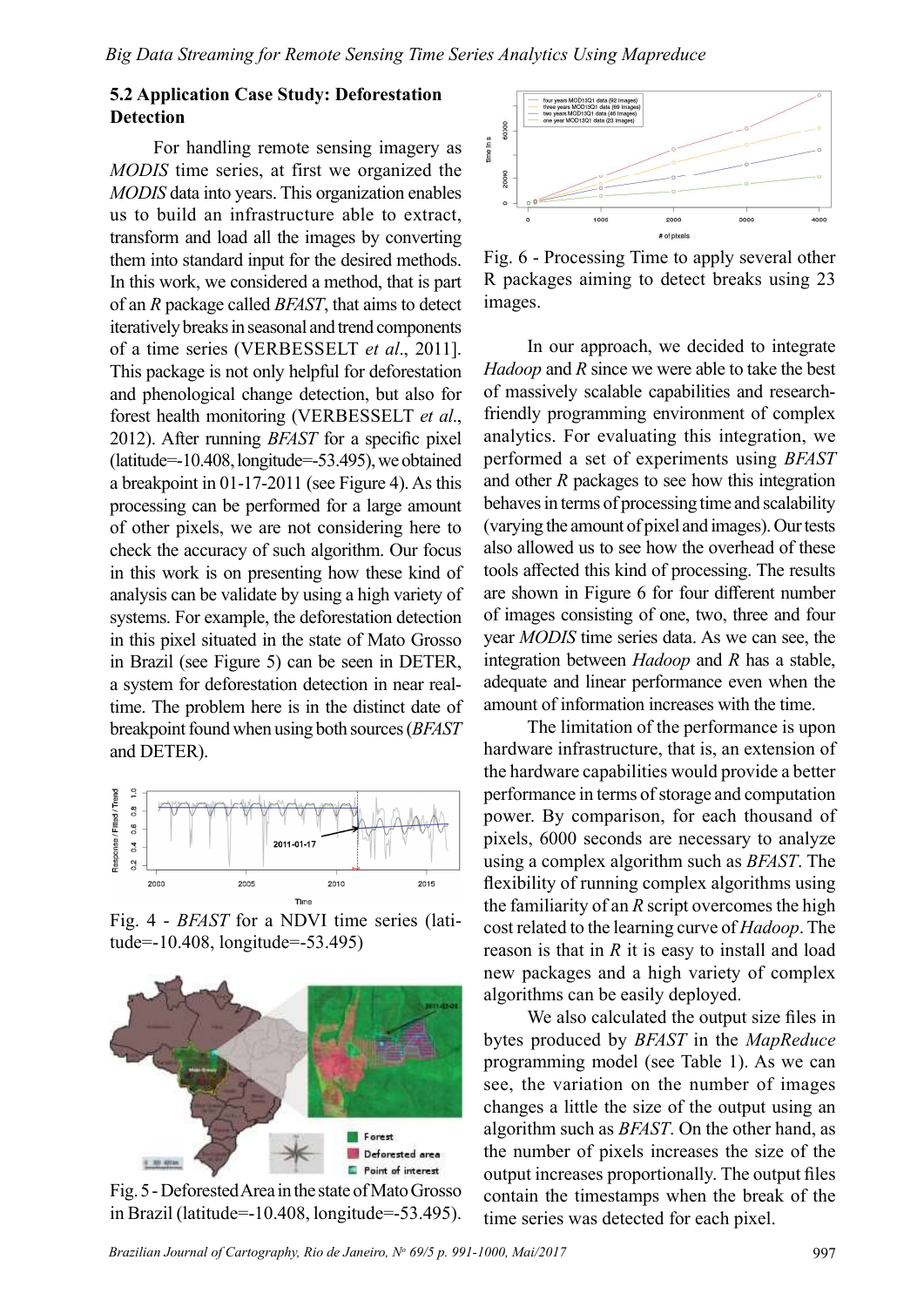|                | 23     | 46     | 69     | 92     |
|----------------|--------|--------|--------|--------|
|                | images | images | images | images |
| 10<br>pixels   | 171    | 171    | 171    | 171    |
| 100<br>pixels  | 1792   | 1792   | 1783   | 1750   |
| 1000<br>pixels | 18881  | 18868  | 18820  | 18862  |
| 2000<br>pixels | 38863  | 38859  | 38771  | 38290  |
| 3000<br>pixels | 58849  | 58844  | 58722  | 58107  |
| 4000<br>pixels | 78827  | 78819  | 78675  | 77694  |

Table 1: Size Files in Bytes of MapReduce output to apply BFAST

In addition, we deployed similar packages in R aiming to detect breaks in time series since they can also be applied to remote sensing time series applications. We considered  $R$  packages that help to perform behavioral change point analysis (bcpa), change point detection methods (changepoint), structural changes detection in regression models (strucchange) and behavioral change detection in several other applications (*BreakoutDetection*). The processing time spent for each algorithm is almost the same and can be seen in Figure 7. In this experiment, we vary the number of pixels to a smaller scale compared to the previous one.

#### 5.3 Quality Architectural Requirements

According to Pressman (2005), external quality architectural requirements correspond to the attributes of the systems that can be recognized by users and are important to design evaluation, which includes performance, flexibility, portability, reusability, interoperability, etc. In this work, we aim to use a qualitative evaluation of these attributes with the main purpose of generating results that can respond whether the designed system meets the architecture quality requirements of domain specialists. For example, to decide whether the performance of the software fails or not to compromise the previously planned information processing time.

The chosen method is an adaptation of the most used scenario-based evaluation by industry, also known as Architecture Trade-off Analysis Method (ATAM). ATAM considers how the goals interact with each other in an achieved balance between desirable and compatible features aiming to provide an adequate detail about architectural documents (NORD et al., 2003). This method guides all the stakeholders to search for conflicts in the architecture, and consequently, solve them. In Table 2 we list the quality attributes found in each architectural decisions. In Figure 8 is depicted the quality attributes in terms of ISO/IEC 25010. We also aim to highlight how hard is to implement each of them and how important they are to the application domain (H: high; M: medium; L: low).



Fig. 7 - Processing Time to apply several other R packages aiming to detect breaks using 23 images.

| Id             | Architectural<br><b>Decision</b> | Quality<br><b>Attributes</b>                  | <b>Description</b>                                                                                                    |
|----------------|----------------------------------|-----------------------------------------------|-----------------------------------------------------------------------------------------------------------------------|
| D1             | Distributed File<br>System       | Performance<br>Fault-Tolerance<br>Reusability | The file system provide fast access to unstructured data in<br>a properly, continuously and reusable operating manner |
| D <sub>2</sub> | MapReduce<br>processing model    | Modifiability<br>Adaptability                 | The programming model is easily modifiable for different<br>purposes                                                  |
| D <sub>3</sub> | Multilayered<br>Architectural    | Modularity                                    | The storage, processing and analysis occur in several<br>layers by means of decoupling                                |
| D4             | Complex Analysis<br>Environment  | Learnability                                  | The complex analysis environment should be easy to learn                                                              |

Table 2: List of architectural decisions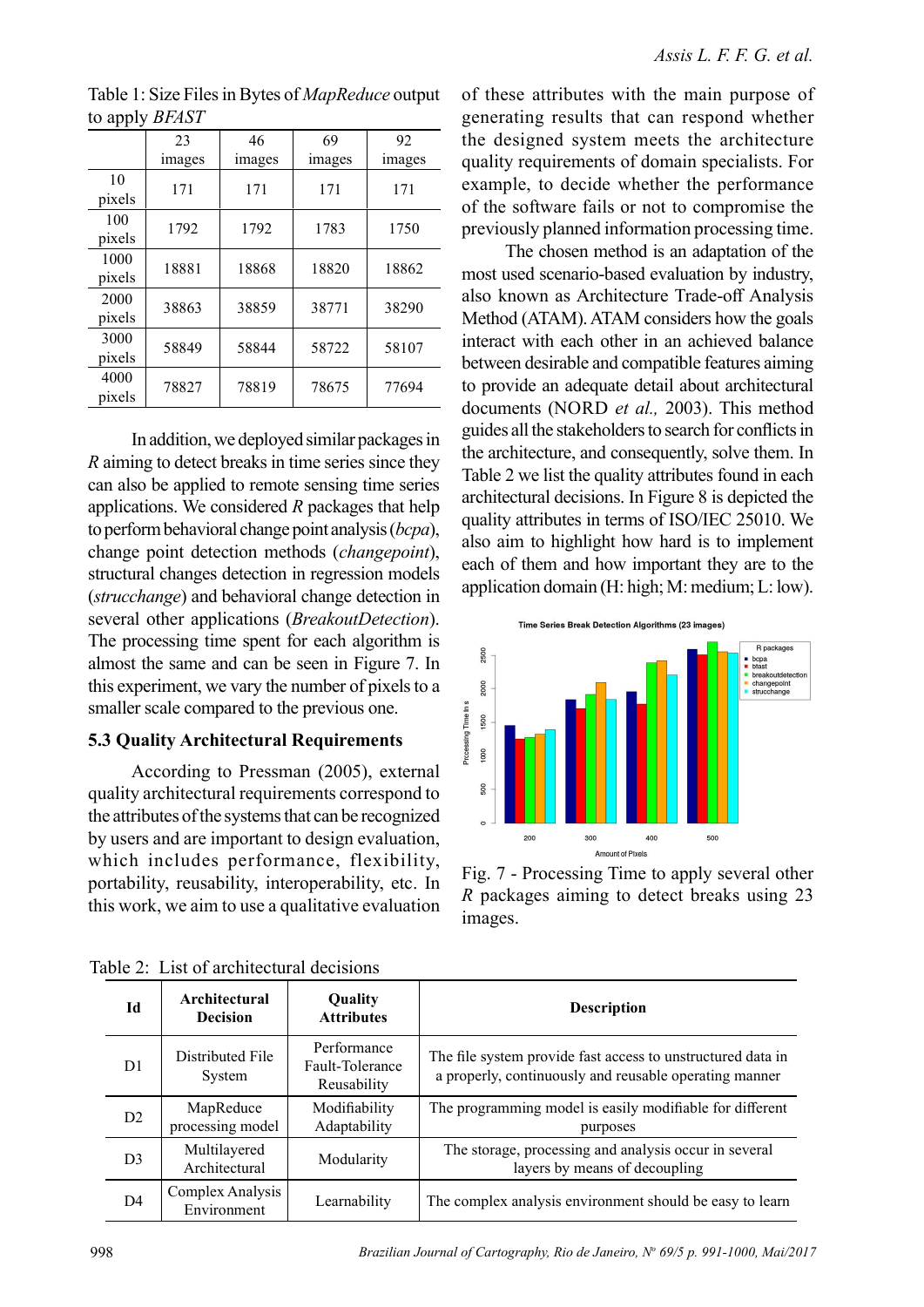

Fig. 8 - Utility tree.

# 6. CONCLUSIONS

Complying with the memory limitations of the  $R$ , data scientists often have to restrict their analysis only to a subset of the data. Integrating technologies such as Hadoop with R language offer not only a strategy to overcome its memory challenges of large data sets, but also provides a more flexibility programming of complex analysis in storage components. This paper presents an approach for analyzing big remote sensing time series in near real-time using a processing model known as MapReduce.

Our results guide the processing analytics streaming approaches as a more generic way in terms of performance and capacity. They highlighted that for different number of pixels, and MODIS time series (one, two, three and four years), the processing time was linear for complex algorithms such as those found in deforestation detection applications. Exemplary situations in which such algorithms are important were demonstrated for a specific region in Brazil. Future works will comprise studies about alternative approaches that perform streaming analytics processing in other sources of information such as SciDB, a multidimensional array database. We also plan to evaluate this approach in a multi-node cluster experiment focusing more on data, memory and CPU intensive tests. The Spark framework is also a promising and efficient approach to be tested in our approach.

## ACKNOWLEDGMENTS

Gilberto Câmara, Luiz Fernando Assis and Alber Sanchez are supported by São Paulo

Research Foundation (FAPESP) e-science program (grants 2014-08398-6, 201515/19540-0 and 2016-03397-7). Gilberto is also supported by CNPq (grant 312151-2014-4). Eduardo Llapa is also supported by a BNDES Fundo Amazonia grant.

## **REFERENCES**

AJI, A., WANG, F., VO, H., LEE, R., LIU, Q., ZHANG, X., AND SALTZ, J. Hadoop gis: a high performance spatial data warehousing system over mapreduce. In: Proceedings of the VLDB Endowment, 6(11), 1009-1020. 2013.

ALMEER, M. H. Hadoop mapreduce for remote sensing image analysis. International Journal of Emerging Technology and Advanced Engineering, 2(4):443–451. 2012.

ASSIS, L. F. F. G., DE ALBUQUERQUE, J. P., HERFORT, B., STEIGER, E., AND HORITA, F. E. A. Geographical prioritization of social network messages in near real-time using sensor data streams: an application to floods. Revista Brasileira de Cartografia, 68(6): 1231-1240. 2016.

ASSIS, L. F., DE QUEIROZ, G. R., FERREIRA, K. R., VINHAS, L., LLAPA, E., SÁNCHEZ, A., .AND CÂMARA, G. Big data streaming for remote sensing time series analytics using MapReduce. IN: GEOINFO (PP. 228-239). 2016.

DEDE, E., FADIKA, Z., GOVINDARAJU, M., AND RAMAKRISHNAN, L. Benchmarking mapreduce implementations under different application scenarios. Future Generation Computer Systems, 36:389–399. 2014.